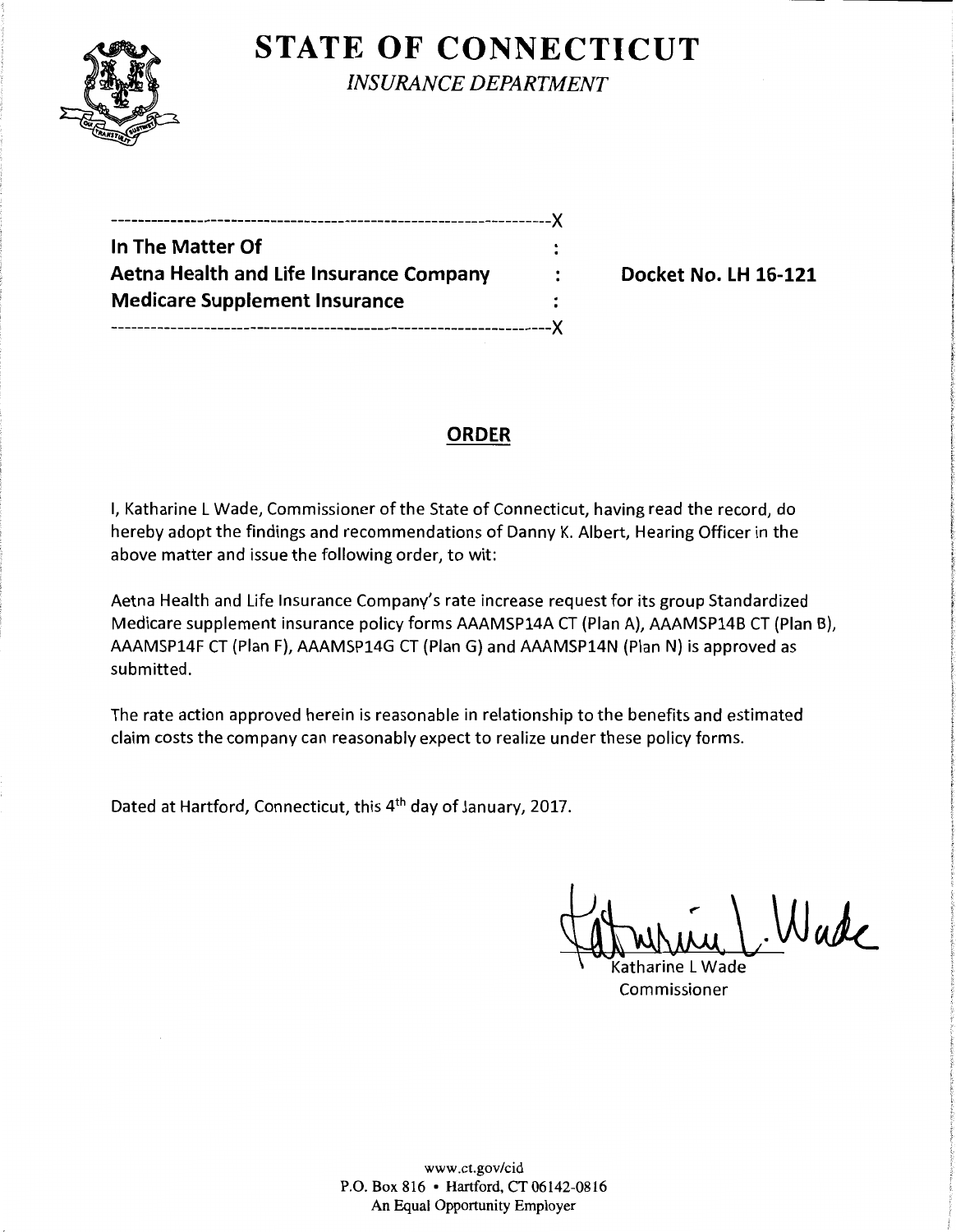

# **STATE OF CONNECTICUT**

*INSURANCE DEPARTMENT* 

| In The Matter Of                               |                      |
|------------------------------------------------|----------------------|
| <b>Aetna Health and Life Insurance Company</b> | $\ddot{\phantom{a}}$ |
| <b>Medicare Supplement Insurance</b>           | ٠                    |
|                                                |                      |

Docket No. LH 16-121

### PROPOSED FINAL DECISION

## 1. INTRODUCTION

The Insurance Commissioner of the State of Connecticut is empowered to review rates charged for individual and group Medicare supplement policies sold to any resident of this State who is eligible for Medicare. The source for this regulatory authority is contained in Chapter 700c and Section 38a-495a of the Connecticut General Statutes.

After due notice, a hearing was held at the Insurance Department in Hartford, CT on Thursday, December 15,2016, to consider whether or not the rate increases requested by Aetna Health and Life Insurance Company on its Medicare supplement insurance business should be approved.

No members from the general public attended the hearing.

No company representatives from Aetna Health and Life Insurance Company attended the hearing.

The hearing was conducted in accordance with the requirements of Section 38a-474, Connecticut General Statutes, the Uniform Administrative Procedures Act, Chapter 54 of Section 38a-8-1 et seq. of the Regulations of Connecticut State Agencies.

A Medicare supplement policy is a private health insurance policy sold on an individual or group basis, which provides benefits that are additional to the benefits provided by Medicare. For many years Medicare supplement policies have been highly regulated under both state and federal law to protect the interests of persons eligible for Medicare who depend on these policies to provide additional coverage for the costs of health care.

Effective December 1, 2005, Connecticut amended its program of standardized Medicare supplement policies in accordance with Section 38a-496a of the Connecticut General Statutes, and Sections 38a-495a-1 through 38a-495a-21 ofthe Regulations of Connecticut Agencies. This program, which conforms to federal requirements, provides a "core" package of benefits known as Plan A. Insurers may also offer any one or more of eleven other plans (Plans B through N).

Effective January 1, 2006, in accordance with Section 38a-495c of the Connecticut General Statutes (as amended by Public Act 05-20) premiums for all Medicare supplement policies in the state must use community rating. Rates for Plans A through N must be computed without regard to age, gender, previous claims history or the medical condition of any person covered by a Medicare supplement policy or certificate.

> 1 www.ct.gov/cid P.O. Box 816 • Hartford, CT 06142-0816 An Equal Opportunity Employer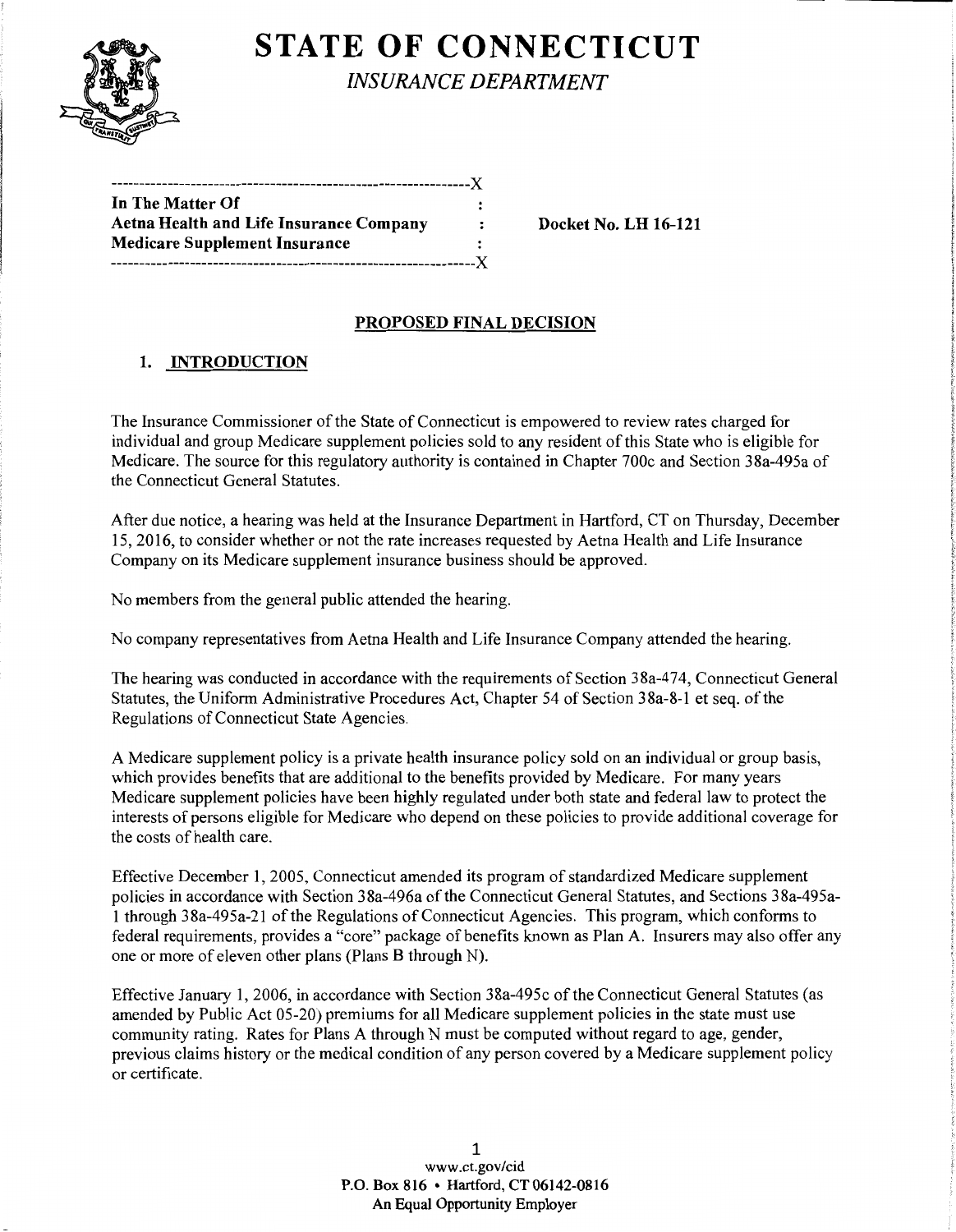The statute provides that coverage under Plans A through N may not be denied on the basis of age, gender, previous claims history or the medical condition of any covered person. Insurers may exclude benefits for losses incurred within six months from the effective date of coverage based on a pre-existing condition.

Effective October 1, 1998, carriers that offer Plan B or Plan C must make these plans as well as Plan A, available to all persons eligible for Medicare by reason of disability.

Insurers must also make the necessary arrangements to receive notice of all claims paid by Medicare for their insureds so that supplement benefits can be computed and paid without requiring insureds to file claim forms for such benefits. This process of direct notice and automatic claims payment is commonly referred to as "piggybacking" or "crossover".

Sections 38a-495 and 38a-522 of the Connecticut General Statutes, and Section 38a-495a-10 of the Regulations of Connecticut Agencies, state that individual and group Medicare supplement policies must have anticipated loss ratios of 65% and 75%, respectively. Under Sections 38a-495-7 and 38a-495a-10 of the Regulations of Connecticut Agencies, filings for rate increases must demonstrate that actual and expected losses in relation to premiums meet these standards, and anticipated loss ratios for the entire future period for which the requested premiums are calculated to provide coverage must be expected to equal or exceed the appropriate loss ratio standard.

Section 38a-473 of the Connecticut General Statutes provides that no insurer may incorporate in its rates for Medicare supplement policies factors for expenses that exceed 150% of the average expense ratio for that insurer's entire written premium for all lines of health insurance for the previous calendar year.

#### II. **FINDING OF FACT**

After reviewing the exhibits entered into the record of this proceeding, the testimony of the witnesses, and utilizing the experience, technical competence and specialized knowledge of the Insurance Department, the undersigned makes the following findings of fact:

1. Aetna Health and Life Insurance Company has requested the following rate increases for policy forms AAAMSP14A CT, AAAMSP14B CT, AAAMSP14F CT, AAAMSP14G CT and AAAMSP14N CT:

| Plan | Rate Increase |
|------|---------------|
| А    | $3.0\%$       |
| R    | $3.0\%$       |
| F    | 12.0%         |
| G    | $3.0\%$       |
| N    | $3.0\%$       |

- 2. These proposed rates are expected to satisfy the Connecticut regulatory loss ratio requirement of 75% for group policy forms.
- 3. The proposed rates effective date of the rate increase is  $5/1/2017$ .
- 4. Aetna certified that their expense factors are in compliance with Section 38a-473, C.G.S..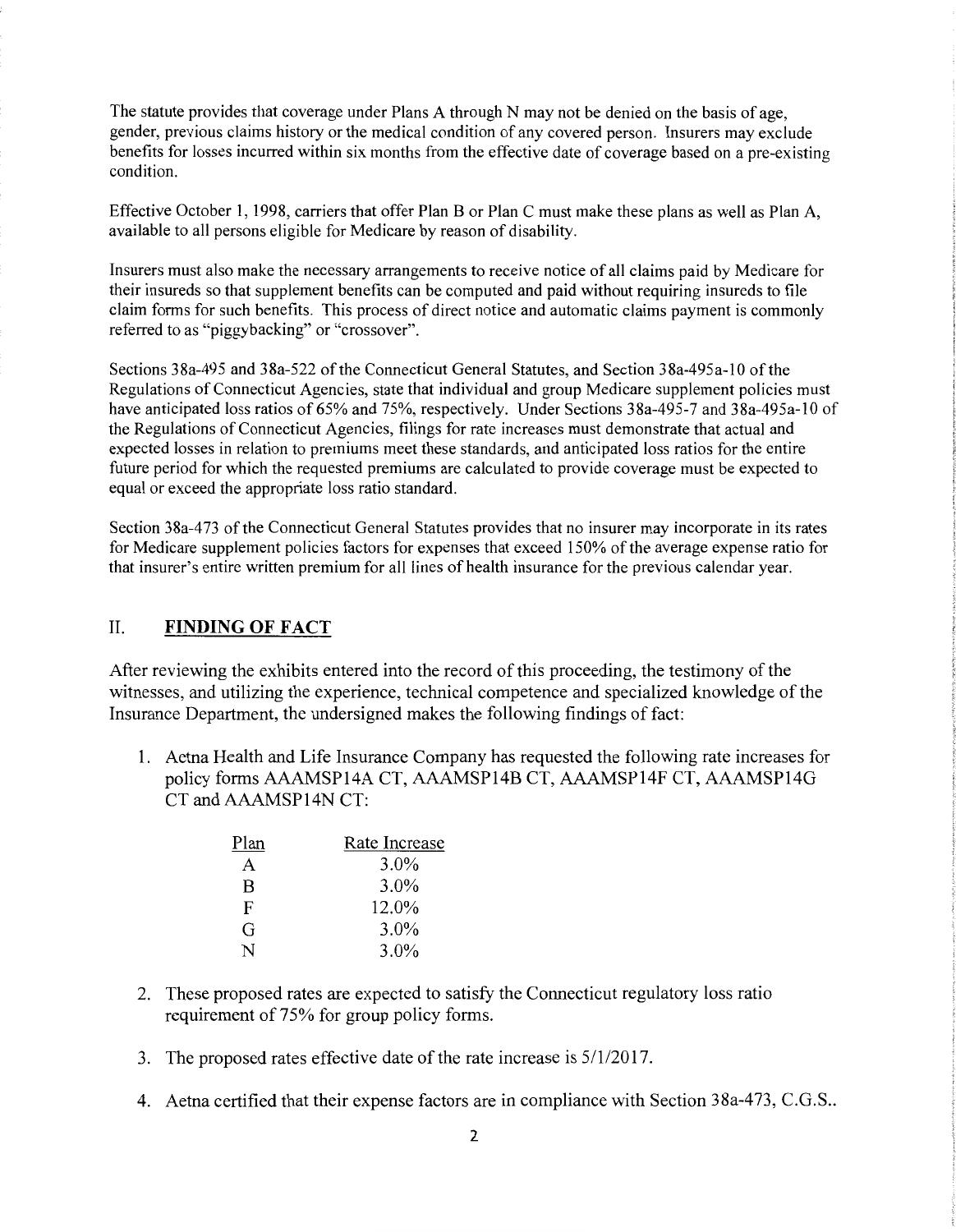- 5. The company is complying with subsection (e) of section 38a-495c, C.G.S., relative to the automatic claim-processing requirement (crossover/piggybacking).
- 6. The most recent approved rate increase is  $5\%$ , for all plans, effective  $5/1/2016$ .
- 7. The following are in-force counts on a Connecticut specific and nationwide basis, as of 6/30/16, by plan:

| Plan  | Connecticut | Nationwide |
|-------|-------------|------------|
|       |             |            |
| B     |             |            |
| F     | 17          | 515        |
| G     |             | 331        |
| N     | 9           | 127        |
| Total | 31          |            |

8. The 2015, 2016 (through September) and inception-to-date loss ratios for Connecticut are as follows:

| Plan  | 2015 | 2016  | Inception |
|-------|------|-------|-----------|
| A     | n/a  | n/a   | n/a       |
| B     | n/a  | n/a   | n/a       |
| F     | n/a  | 78.4% | 78.4%     |
| G     | n/a  | 9.9%  | 9.9%      |
| N     | n/a  | 16.9% | 16.9%     |
| Total | n/a  | 58.1% | 58.1%     |

9. The 2015, 2016 (through September) and inception-to-date loss ratios on a nationwide basis are as follows:

| Plan  | 2015  | 2016   | Inception |
|-------|-------|--------|-----------|
| A     | 14.4% | 116.5% | 89.7%     |
| B     | n/a   | n/a    | n/a       |
| F     | 72.0% | 84.7%  | 81.7%     |
| G     | 32.7% | 46.8%  | 45.1%     |
| N     | 59.5% | 51.3%  | 53.2%     |
| Total | 64.7% | 71.1%  | 69.8%     |

10. These certificates are issued as part of a master group policy issued by Aetna Health and Life Insurance Company to the Trustees of American Automobile Association, an association group created by a trust agreement sitused in District of Columbia. American Automobile Association is a federation of motor clubs that provide services to its